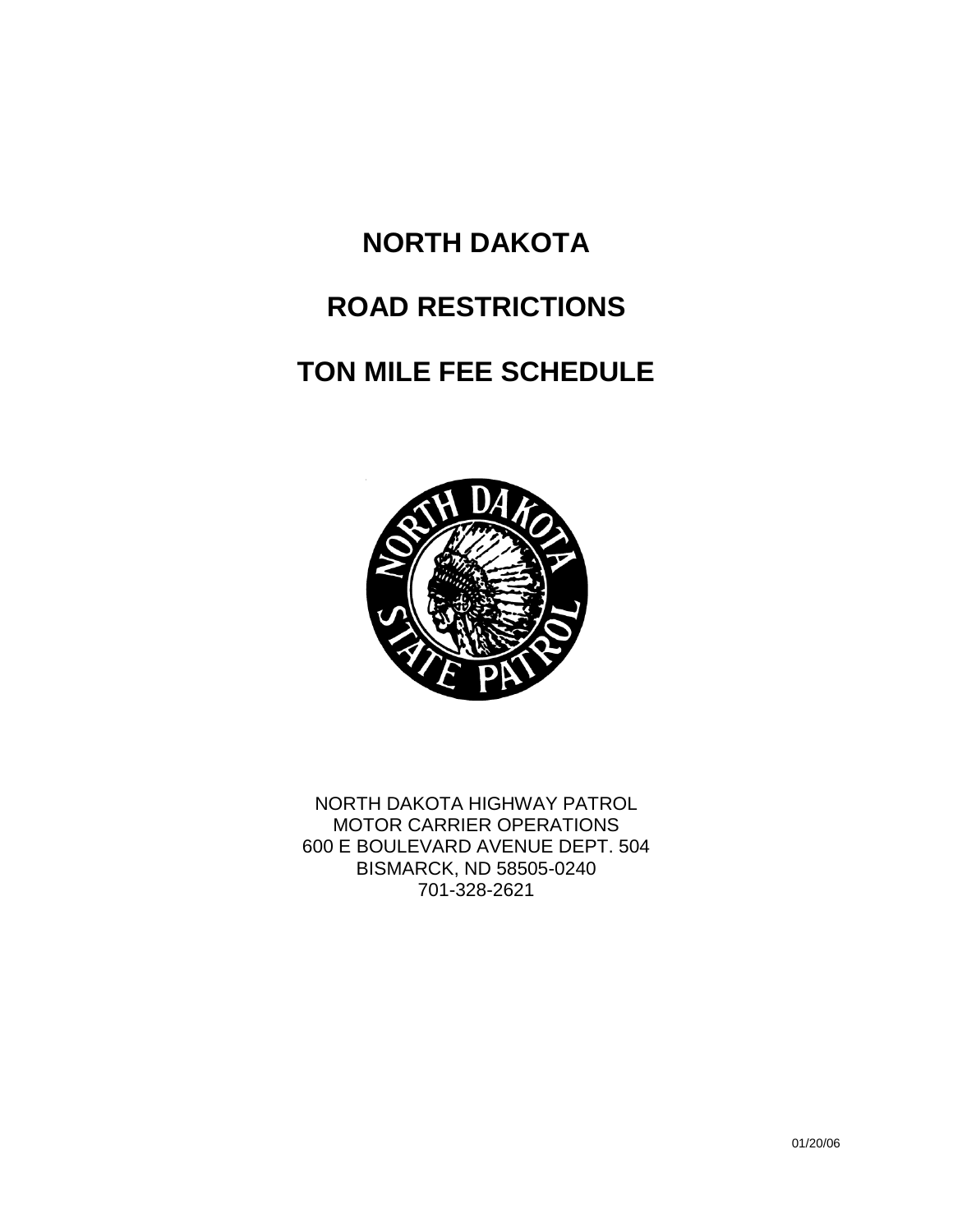#### Ton Mile Fee Schedule \$1.00 per mile exceeding restricted gross vehicle weight PLUS \$5.00 per ton per mile as per Ton Mile Fee Schedule. (Weight to be rounded off to nearest ton)

|                    | Highways                                                       |                                                                |                                                                |                                                                |  |
|--------------------|----------------------------------------------------------------|----------------------------------------------------------------|----------------------------------------------------------------|----------------------------------------------------------------|--|
| <b>GVW</b>         | <b>Restricted by</b><br>Legal Weights                          | 8-Ton                                                          | 7-Ton                                                          | 6-Ton                                                          |  |
| 82,000             |                                                                |                                                                |                                                                | \$<br>5 Per Mile                                               |  |
| 84,000             |                                                                |                                                                |                                                                | $\mathfrak{c}\mathfrak{c}$<br>10                               |  |
| 86,000             |                                                                |                                                                |                                                                | $\mathfrak{c}\mathfrak{c}$<br>15                               |  |
| 88,000             |                                                                |                                                                |                                                                | $\mathfrak{c}$<br>20                                           |  |
| 90,000             |                                                                |                                                                |                                                                | $\mathfrak{c}\mathfrak{c}$<br>25                               |  |
| 92,000             |                                                                |                                                                |                                                                | $\boldsymbol{\mathfrak{u}}$<br>30                              |  |
| 94,000             |                                                                |                                                                |                                                                | $\mathfrak{c}\mathfrak{c}$<br>35                               |  |
| 96,000             |                                                                |                                                                |                                                                | $\mathfrak{c}\mathfrak{c}$<br>40<br>$\mathfrak{c}\mathfrak{c}$ |  |
| 98,000             |                                                                |                                                                |                                                                | 45<br>$\boldsymbol{\mu}$                                       |  |
| 100,000            | $\blacksquare$                                                 |                                                                |                                                                | 50<br>$\boldsymbol{\mathfrak{u}}$                              |  |
| 102,000<br>104,000 |                                                                |                                                                |                                                                | 55<br>$\mathfrak{c}\mathfrak{c}$<br>60                         |  |
| 106,000            | 1 Per Mile<br>\$                                               | Per Mile<br>\$<br>1                                            | 1 Per Mile<br>\$                                               | $\mathfrak{c}\mathfrak{c}$<br>65                               |  |
| 108,000            | $\epsilon$                                                     | $\mathfrak{c}$<br>1                                            | $\epsilon\epsilon$<br>1                                        | $\epsilon$<br>70                                               |  |
| 110,000            | $\pmb{\mathfrak{c}}$<br>1                                      | $\mathfrak{c}\mathfrak{c}$<br>1                                | $\mathfrak{c}\mathfrak{c}$<br>1                                | $\mathfrak{c}\mathfrak{c}$<br>75                               |  |
| 112,000            | $\mathfrak{c}\mathfrak{c}$<br>1                                | $\mathfrak{c}\mathfrak{c}$<br>1                                | 6<br>$\mathfrak{c}\mathfrak{c}$                                | $\boldsymbol{\mathfrak{u}}$<br>80                              |  |
| 114,000            | $\mathfrak{c}\mathfrak{c}$<br>1                                | $\boldsymbol{\mathfrak{c}}$<br>1                               | $\mathfrak{c}\mathfrak{c}$<br>11                               | $\mathfrak{c}\mathfrak{c}$<br>85                               |  |
| 116,000            | $\epsilon$<br>1                                                | $\mathfrak{c}\mathfrak{c}$<br>1                                | $\mathfrak{c}\mathfrak{c}$<br>16                               | $\mathfrak{c}\mathfrak{c}$<br>90                               |  |
| 118,000            | $\epsilon$<br>1                                                | $\epsilon$<br>1                                                | $\mathfrak{c}\mathfrak{c}$<br>21                               | $\mathfrak{c}$<br>95                                           |  |
| 120,000            | $\mathfrak{c}\mathfrak{c}$<br>1                                | $\mathfrak{c}\mathfrak{c}$<br>1                                | $\mathfrak{c}\mathfrak{c}$<br>26                               | $\boldsymbol{\mathfrak{c}}$<br>100                             |  |
| 122,000            | $\mathfrak{a}$<br>1<br>$\mathfrak{c}\mathfrak{c}$              | $\boldsymbol{\mathfrak{u}}$<br>6<br>$\mathfrak{c}\mathfrak{c}$ | $\mathfrak{c}\mathfrak{c}$<br>31<br>$\mathfrak{c}\mathfrak{c}$ | $\mathfrak{a}$<br>105<br>$\boldsymbol{\mathfrak{u}}$           |  |
| 124,000            | 1<br>$\mathfrak{c}\mathfrak{c}$                                | 11<br>$\mathfrak{c}\mathfrak{c}$                               | 36<br>$\boldsymbol{\mathfrak{c}}$                              | 110<br>$\mathfrak{c}\mathfrak{c}$                              |  |
| 126,000            | 1<br>$\mathfrak{c}\mathfrak{c}$<br>1                           | 16<br>$\mathfrak{c}\mathfrak{c}$<br>21                         | 41<br>$\mathfrak{c}\mathfrak{c}$<br>46                         | 115<br>$\mathfrak{c}\mathfrak{c}$                              |  |
| 128,000<br>130,000 | $\mathfrak{c}\mathfrak{c}$<br>1                                | $\mathfrak{c}\mathfrak{c}$<br>26                               | $\mathfrak{c}\mathfrak{c}$<br>51                               | 120<br>$\epsilon\epsilon$<br>125                               |  |
| 132,000            | $\boldsymbol{\mathfrak{c}}$<br>6                               | $\boldsymbol{\mathfrak{a}}$<br>$\overline{31}$                 | $\boldsymbol{\mathfrak{c}}$<br>56                              | $\boldsymbol{\mathfrak{u}}$<br>130                             |  |
| 134,000            | $\mathfrak{c}\mathfrak{c}$<br>11                               | $\mathfrak{c}\mathfrak{c}$<br>36                               | $\mathfrak{c}\mathfrak{c}$<br>61                               | $\mathfrak{c}\mathfrak{c}$<br>135                              |  |
| 136,000            | $\mathfrak{c}\mathfrak{c}$<br>16                               | $\mathfrak{c}\mathfrak{c}$<br>41                               | $\mathfrak{c}\mathfrak{c}$<br>66                               | $\mathfrak{c}\mathfrak{c}$<br>140                              |  |
| 138,000            | $\pmb{\mathfrak{c}}$<br>21                                     | $\mathfrak{c}\mathfrak{c}$<br>46                               | $\mathfrak{c}\mathfrak{c}$<br>71                               | $\mathfrak{c}\mathfrak{c}$<br>145                              |  |
| 140,000            | $\pmb{\mathfrak{c}}$<br>26                                     | $\boldsymbol{\mathfrak{u}}$<br>51                              | $\mathfrak{c}\mathfrak{c}$<br>76                               | $\mathfrak{c}\mathfrak{c}$<br>150                              |  |
| 142,000            | $\mathfrak{c}\mathfrak{c}$<br>31                               | $\epsilon\epsilon$<br>56                                       | $\epsilon\epsilon$<br>81                                       | $\epsilon\epsilon$<br>155                                      |  |
| 144,000            | $\mathfrak{c}\mathfrak{c}$<br>36                               | $\epsilon\epsilon$<br>61                                       | $\boldsymbol{\mathfrak{c}}$<br>86                              | $\mathfrak{c}\mathfrak{c}$<br>160                              |  |
| 146,000            | a<br>41                                                        | $\mathfrak{c}\mathfrak{c}$<br>66                               | $\epsilon\epsilon$<br>91                                       | $\pmb{\mathfrak{u}}$<br>165                                    |  |
| 148,000            | $\mathfrak{c}\mathfrak{c}$<br>46<br>$\mathfrak{c}\mathfrak{c}$ | $\mathfrak{c}\mathfrak{c}$<br>71<br>$\mathfrak{c}\mathfrak{c}$ | $\mathfrak{c}\mathfrak{c}$<br>96<br>$\mathfrak{c}\mathfrak{c}$ | $\mathfrak{c}$<br>170<br>$\mathfrak{c}\mathfrak{c}$            |  |
| 150,000            | 51<br>$\mathfrak{c}$                                           | 76<br>$\boldsymbol{\mathfrak{c}}$                              | 101<br>$\boldsymbol{\mathfrak{c}}$                             | 175<br>$\boldsymbol{\mathfrak{a}}$                             |  |
| 152,000            | 56<br>$\mathfrak{c}\mathfrak{c}$                               | 81<br>$\boldsymbol{\mathfrak{u}}$                              | 106<br>$\epsilon\epsilon$                                      | 180<br>$\mathfrak{c}\mathfrak{c}$                              |  |
| 154,000<br>156,000 | 61<br>$\mathfrak{c}$<br>66                                     | 86<br>$\mathfrak{c}\mathfrak{c}$<br>91                         | 111<br>$\epsilon\epsilon$<br>116                               | 185<br>$\mathfrak{c}\mathfrak{c}$<br>190                       |  |
| 158,000            | $\mathfrak{c}\mathfrak{c}$<br>71                               | $\mathfrak{c}\mathfrak{c}$<br>96                               | $\epsilon\epsilon$<br>121                                      | $\mathfrak{c}\mathfrak{c}$<br>195                              |  |
| 160,000            | £<br>76                                                        | $\mathfrak{c}\mathfrak{c}$<br>101                              | $\mathfrak{c}\mathfrak{c}$<br>126                              | $\boldsymbol{\mu}$<br>200                                      |  |
| 162,000            | $\mathfrak{a}$<br>81                                           | $\boldsymbol{\mathfrak{c}}$<br>106                             | $\boldsymbol{\mathfrak{c}}$<br>131                             | $\boldsymbol{\mathfrak{a}}$<br>205                             |  |
| 164,000            | $\epsilon$<br>86                                               | $\mathfrak{c}\mathfrak{c}$<br>111                              | $\mathfrak{c}\mathfrak{c}$<br>136                              | $\mathfrak{c}\mathfrak{c}$<br>210                              |  |
| 166,000            | $\epsilon$<br>91                                               | $\mathfrak{c}$<br>116                                          | $\mathfrak{c}\mathfrak{c}$<br>141                              | $\pmb{\mathfrak{u}}$<br>215                                    |  |
| 168,000            | $\mathfrak{a}$<br>96                                           | $\mathfrak{c}\mathfrak{c}$<br>121                              | $\mathfrak{c}\mathfrak{c}$<br>146                              | $\mathfrak{a}$<br>220                                          |  |
| 170,000            | 101<br>$\mathfrak{c}\mathfrak{c}$                              | 126<br>$\mathfrak{c}\mathfrak{c}$                              | 151<br>$\epsilon\epsilon$                                      | 225<br>$\epsilon\epsilon$                                      |  |
| 172,000            | $\mathfrak{c}\mathfrak{c}$<br>106                              | $\epsilon\epsilon$<br>131<br>$\pmb{\mathfrak{u}}$              | 156<br>$\epsilon\epsilon$<br>$\mathfrak{c}$                    | $\boldsymbol{\epsilon}$<br>230                                 |  |
| 174,000            | $\mathfrak{c}\mathfrak{c}$<br>111<br>$\epsilon$                | 136<br>$\boldsymbol{\mathfrak{c}}$                             | 161<br>$\mathfrak{c}\mathfrak{c}$                              | $\boldsymbol{\mu}$<br>235<br>$\boldsymbol{\mu}$                |  |
| 176,000<br>178,000 | 116<br>$\epsilon$<br>121                                       | 141<br>$\boldsymbol{\mathfrak{c}}$<br>146                      | 166<br>$\mathfrak{c}\mathfrak{c}$<br>171                       | 240<br>$\boldsymbol{\mu}$<br>245                               |  |
| 180,000            | $\epsilon$<br>126                                              | $\boldsymbol{\mathfrak{c}}$<br>151                             | $\mathfrak{c}\mathfrak{c}$<br>176                              | $\boldsymbol{\mathfrak{c}}$<br>250                             |  |
| 182,000            | и<br>131                                                       | $\boldsymbol{\mathfrak{u}}$<br>156                             | 181<br>$\epsilon\epsilon$                                      | и<br>255                                                       |  |
| 184,000            | $\mathfrak{c}\mathfrak{c}$<br>136                              | $\boldsymbol{\mathfrak{c}}$<br>161                             | $\mathfrak{c}\mathfrak{c}$<br>186                              | $\boldsymbol{\mathfrak{u}}$<br>260                             |  |
| 186,000            | $\mathfrak{c}\mathfrak{c}$<br>141                              | $\boldsymbol{\mathfrak{c}}$<br>166                             | $\mathfrak{c}\mathfrak{c}$<br>191                              | $\boldsymbol{\mu}$<br>265                                      |  |
| 188,000            | $\epsilon$<br>146                                              | $\boldsymbol{\mathfrak{c}}$<br>171                             | $\boldsymbol{\mathfrak{c}}$<br>196                             | $\boldsymbol{\mu}$<br>270                                      |  |
| 190,000            | $\mathfrak{c}\mathfrak{c}$<br>151                              | $\epsilon\epsilon$<br>176                                      | $\mathfrak{c}\mathfrak{c}$<br>201                              | $\boldsymbol{\mu}$<br>275                                      |  |
| 192,000            | $\mathfrak{c}$<br>156                                          | $\boldsymbol{\mathfrak{u}}$<br>181                             | $\boldsymbol{\mathfrak{c}}$<br>206                             | $\boldsymbol{\mathfrak{c}}$<br>280                             |  |
| 194,000            | $\epsilon$<br>161                                              | $\boldsymbol{\mathfrak{u}}$<br>186                             | $\boldsymbol{\mu}$<br>211                                      | $\boldsymbol{\mathfrak{u}}$<br>285                             |  |
| 196,000            | $\mathfrak{c}\mathfrak{c}$<br>166<br>a                         | $\mathfrak{c}\mathfrak{c}$<br>191                              | $\alpha$<br>216<br>$\mathfrak{c}\mathfrak{c}$                  | $\boldsymbol{\mu}$<br>290                                      |  |
| 198,000            | 171<br>$\mathfrak{c}\mathfrak{c}$                              | $\boldsymbol{\mu}$<br>196<br>$\pmb{\mathfrak{u}}$              | 221<br>$\mathfrak{c}\mathfrak{c}$                              | $\boldsymbol{\mu}$<br>295<br>$\mathfrak{c}\mathfrak{c}$        |  |
| 200,000            | 176                                                            | 201                                                            | 226                                                            | 300                                                            |  |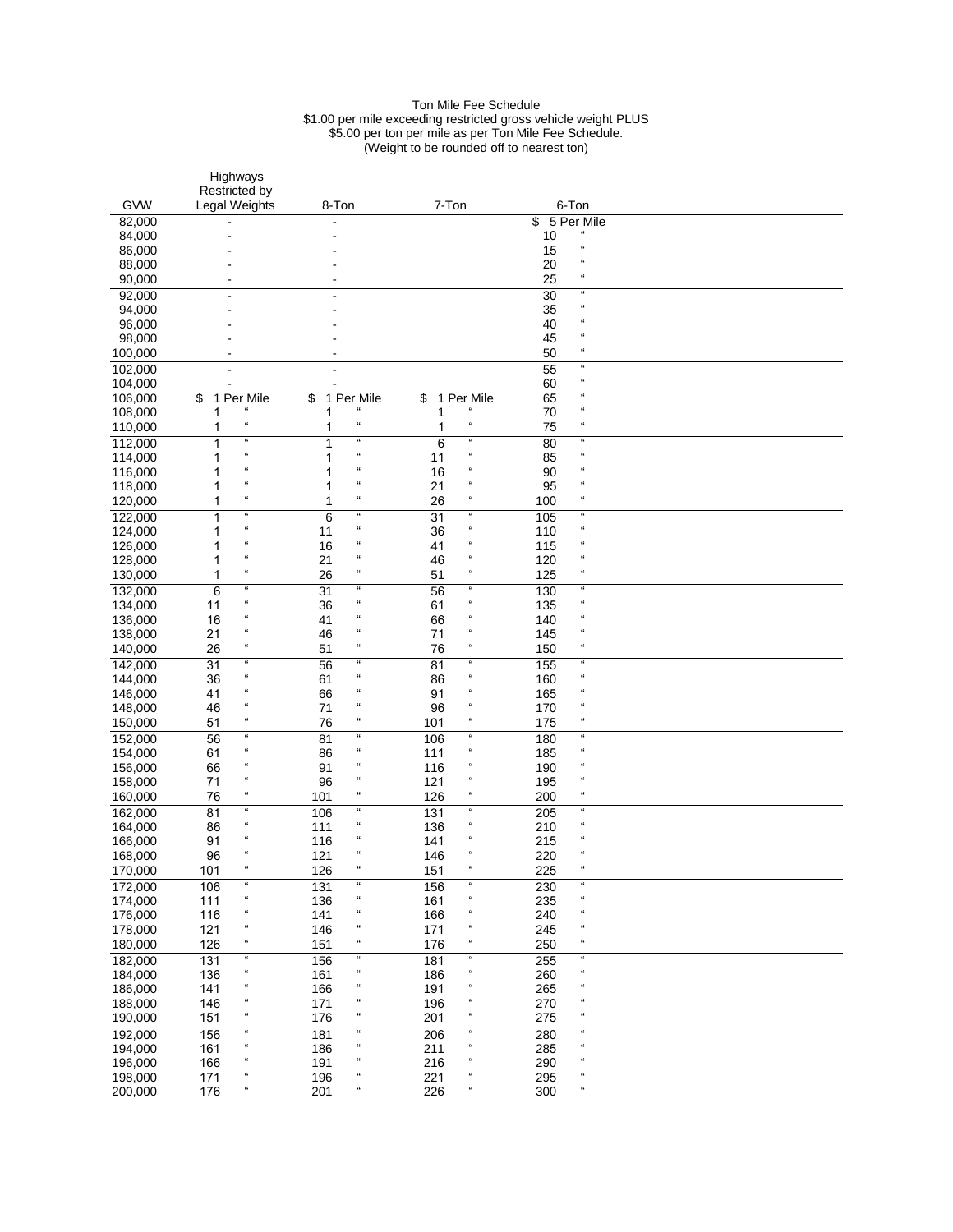#### Ton Mile Fee Schedule \$1.00 per ton per mile exceeding restricted axle weights (Weight to be rounded off to nearest 1,000 pounds)

## SINGLE AXLE WEIGHTS

| Single<br>Axle Weights | Highways<br>Restricted by<br>Legal Weights   | 8-Ton                                        | 7-Ton                                                                                                                    | 6-Ton                                |  |
|------------------------|----------------------------------------------|----------------------------------------------|--------------------------------------------------------------------------------------------------------------------------|--------------------------------------|--|
|                        |                                              |                                              |                                                                                                                          |                                      |  |
| 13,000                 |                                              |                                              |                                                                                                                          | \$1 Per Mile                         |  |
| 14,000                 |                                              |                                              |                                                                                                                          |                                      |  |
| 15,000                 |                                              |                                              | \$1 Per Mile                                                                                                             | $\mathfrak{c}\mathfrak{c}$<br>2      |  |
| 16,000                 |                                              |                                              | $\mathfrak{c}\mathfrak{c}$                                                                                               | $\epsilon\epsilon$<br>$\overline{2}$ |  |
| 17,000                 |                                              | \$1 Per Mile                                 | $\mathfrak{c}\mathfrak{c}$<br>2                                                                                          | $\boldsymbol{\mathfrak{c}}$<br>3     |  |
| 18,000                 |                                              |                                              | $\overline{2}$<br>$\boldsymbol{\mathfrak{c}}$                                                                            | 3<br>$\epsilon\epsilon$              |  |
| 19,000                 |                                              | $\mathfrak{c}\mathfrak{c}$<br>2              | $\mathfrak{c}\mathfrak{c}$<br>3                                                                                          | $\mathfrak{c}\mathfrak{c}$<br>4      |  |
| 20,000                 |                                              | $\overline{2}$<br>$\mathfrak{c}\mathfrak{c}$ | $\epsilon\epsilon$<br>3                                                                                                  | $\mathfrak{c}\mathfrak{c}$<br>4      |  |
| 21,000                 | \$1 Per Mile                                 | $\epsilon\epsilon$<br>3                      | $\boldsymbol{\mathfrak{c}}$<br>4                                                                                         | $\epsilon\epsilon$<br>5              |  |
| 22,000                 | $\epsilon$                                   | $\epsilon\epsilon$<br>3                      | $\mathfrak{c}\mathfrak{c}$<br>4                                                                                          | $\epsilon\epsilon$<br>5              |  |
| 23,000                 | $\overline{c}$<br>$\epsilon\epsilon$         | $\mathfrak{c}\mathfrak{c}$<br>4              | 5<br>$\mathfrak{c}\mathfrak{c}$                                                                                          | 6<br>$\mathfrak{c}\mathfrak{c}$      |  |
| 24,000                 | $\overline{2}$<br>$\mathfrak{c}\mathfrak{c}$ | $\mathfrak{c}\mathfrak{c}$<br>4              | 5<br>$\mathfrak{c}\mathfrak{c}$                                                                                          | 6<br>$\boldsymbol{\mathfrak{c}}$     |  |
| 25,000 *               | 3<br>$\mathfrak{c}\mathfrak{c}$              | $\boldsymbol{\mathfrak{c}}$<br>5             | $\mathfrak{c}\mathfrak{c}$<br>6                                                                                          | 7<br>$\mathfrak{c}\mathfrak{c}$      |  |
| 26,000 *               | $\epsilon$<br>3                              | $\boldsymbol{\mathfrak{u}}$<br>5             | $\epsilon\epsilon$<br>6                                                                                                  | 7<br>$\epsilon\epsilon$              |  |
| 27,000 *               | $\mathfrak{c}\mathfrak{c}$<br>4              | $\epsilon\epsilon$<br>6                      | $\mathfrak{c}\mathfrak{c}$                                                                                               | $\mathfrak{c}\mathfrak{c}$<br>8      |  |
| 28,000 *               | $\mathfrak{c}\mathfrak{c}$<br>4              | $\mathfrak{c}\mathfrak{c}$<br>6              | $\mathfrak{c}\mathfrak{c}$                                                                                               | $\boldsymbol{\mathfrak{c}}$<br>8     |  |
| 29,000 *               | 5<br>$\mathfrak{c}\mathfrak{c}$              | $\mathfrak{c}\mathfrak{c}$                   | $\mathfrak{c}\mathfrak{c}$<br>8                                                                                          | $\boldsymbol{\mathfrak{c}}$<br>9     |  |
| 30,000 *               | 5<br>$\mathfrak{c}\mathfrak{c}$              | $\mathfrak{c}\mathfrak{c}$                   | $\mathfrak{c}\mathfrak{c}$<br>8                                                                                          | 9<br>$\mathfrak{c}\mathfrak{c}$      |  |
|                        |                                              |                                              | Above weights must be approved by District Engineer(s) or<br>Maintenance Division if District Engineer(s) is unavailable |                                      |  |

## TANDEM AXLE WEIGHTS

|              | Highways                                               |                                                             |                                               |                                   |  |
|--------------|--------------------------------------------------------|-------------------------------------------------------------|-----------------------------------------------|-----------------------------------|--|
| Tandem       | Restricted by                                          |                                                             |                                               |                                   |  |
| Axle Weights | Legal Weights                                          | 8-Ton                                                       | 7-Ton                                         | 6-Ton                             |  |
|              |                                                        |                                                             |                                               |                                   |  |
| 25,000       |                                                        |                                                             |                                               | \$1 Per Mile                      |  |
| 26,000       |                                                        |                                                             |                                               |                                   |  |
| 27,000       |                                                        |                                                             |                                               | $\mu$<br>2                        |  |
| 28,000       |                                                        |                                                             |                                               | $\overline{c}$<br>$\epsilon$      |  |
| 29,000       |                                                        |                                                             | \$1 Per Mile                                  | 3<br>$\boldsymbol{\mathfrak{u}}$  |  |
| 30,000       |                                                        |                                                             | $\mathfrak{c}$                                | $\epsilon\epsilon$<br>3           |  |
| 31,000       |                                                        |                                                             | $\mathfrak{a}$<br>$\overline{2}$              | $\boldsymbol{\mathfrak{a}}$<br>4  |  |
| 32,000       |                                                        |                                                             | $\pmb{\mathfrak{u}}$<br>$\overline{2}$        | $\boldsymbol{\mathfrak{u}}$<br>4  |  |
| 33,000       |                                                        | \$1 Per Mile                                                | $\epsilon\epsilon$<br>3                       | $\boldsymbol{\mathfrak{c}}$<br>5  |  |
| 34,000       |                                                        | $\mathfrak{c}\mathfrak{c}$                                  | $\boldsymbol{\mathfrak{a}}$<br>3              | 5<br>$\boldsymbol{\mathfrak{c}}$  |  |
| 35,000       | \$1 Per Mile                                           | $\epsilon$<br>2                                             | $\pmb{\mathfrak{u}}$<br>4                     | $\boldsymbol{\mathfrak{u}}$<br>6  |  |
| 36,000       | $\mathfrak{c}\mathfrak{c}$<br>1                        | $\overline{2}$<br>$\boldsymbol{\mathfrak{a}}$               | $\boldsymbol{\mathfrak{a}}$<br>4              | $\mathfrak{a}$<br>6               |  |
| 37,000       | $\mathfrak{c}\mathfrak{c}$<br>2                        | $\mathfrak{c}\mathfrak{c}$<br>3                             | $\epsilon$<br>5                               | $\mathfrak{c}\mathfrak{c}$<br>7   |  |
| 38,000       | $\overline{\mathbf{c}}$<br>$\boldsymbol{\mathfrak{c}}$ | $\boldsymbol{\mathfrak{c}}$<br>3                            | $\mathfrak{c}\mathfrak{c}$<br>5               | $\epsilon\epsilon$<br>7           |  |
| 39,000       | $\epsilon$<br>3                                        | $\mathfrak{c}\mathfrak{c}$<br>4                             | $\mathfrak{c}\mathfrak{c}$<br>6               | $\boldsymbol{\mathfrak{u}}$<br>8  |  |
| 40,000       | 3<br>$\boldsymbol{\mathfrak{a}}$                       | $\mathfrak{c}\mathfrak{c}$<br>4                             | $\pmb{\mathfrak{u}}$<br>6                     | $\epsilon$<br>8                   |  |
| 41,000       | $\epsilon\epsilon$<br>4                                | $\mathfrak{a}$<br>5                                         | $\boldsymbol{\mathfrak{a}}$<br>$\overline{7}$ | $\epsilon\epsilon$<br>9           |  |
| 42,000       | $\mathfrak{c}\mathfrak{c}$<br>4                        | $\mathfrak{c}\mathfrak{c}$<br>5                             | $\mathfrak{c}\mathfrak{c}$<br>7               | $\boldsymbol{\mathfrak{c}}$<br>9  |  |
| 43,000       | $\mathfrak{c}\mathfrak{c}$<br>5                        | $\mathfrak{c}\mathfrak{c}$<br>6                             | $\boldsymbol{\mathfrak{c}}$<br>8              | $\epsilon\epsilon$<br>10          |  |
| 44,000       | $\mathfrak{c}\mathfrak{c}$<br>5                        | $\mathfrak{c}\mathfrak{c}$<br>6                             | $\mathfrak{c}\mathfrak{c}$<br>8               | $\boldsymbol{\mathfrak{c}}$<br>10 |  |
| 45,000       | $\epsilon$<br>6                                        | $\mathfrak{c}\mathfrak{c}$<br>7                             | $\mathfrak{c}\mathfrak{c}$<br>9               | $\boldsymbol{\mathfrak{c}}$<br>11 |  |
| $46,000*$    | $\epsilon\epsilon$<br>6                                | $\boldsymbol{\mathfrak{c}}$<br>7                            | $\epsilon\epsilon$<br>9                       | $\epsilon\epsilon$<br>11          |  |
| 47,000 *     | $\mathfrak{c}\mathfrak{c}$<br>7                        | $\mathfrak{c}\mathfrak{c}$<br>8                             | $\mathfrak{c}\mathfrak{c}$<br>10              | $\mathfrak{c}\mathfrak{c}$<br>12  |  |
| 48,000 *     | $\mathfrak{c}$<br>7                                    | $\mathfrak{c}$<br>8                                         | $\boldsymbol{\mathfrak{c}}$<br>10             | $\boldsymbol{\mathfrak{c}}$<br>12 |  |
| 49,000 *     | $\mathfrak{c}\mathfrak{c}$<br>8                        | $\mathfrak{c}\mathfrak{c}$<br>9                             | $\mathfrak{c}\mathfrak{c}$<br>11              | $\pmb{\mathfrak{u}}$<br>13        |  |
| 50,000 *     | 8<br>$\mathfrak{c}\mathfrak{c}$                        | 9<br>$\epsilon\epsilon$                                     | $\mathfrak{c}\mathfrak{c}$<br>11              | $\pmb{\mathfrak{u}}$<br>13        |  |
|              |                                                        |                                                             |                                               |                                   |  |
|              |                                                        | Above weights must be approved by District Engineer(s) or   |                                               |                                   |  |
|              |                                                        | Maintenance Division if District Engineer(s) is unavailable |                                               |                                   |  |
|              |                                                        |                                                             |                                               |                                   |  |

\* Weights are applicable to fixed load vehicles only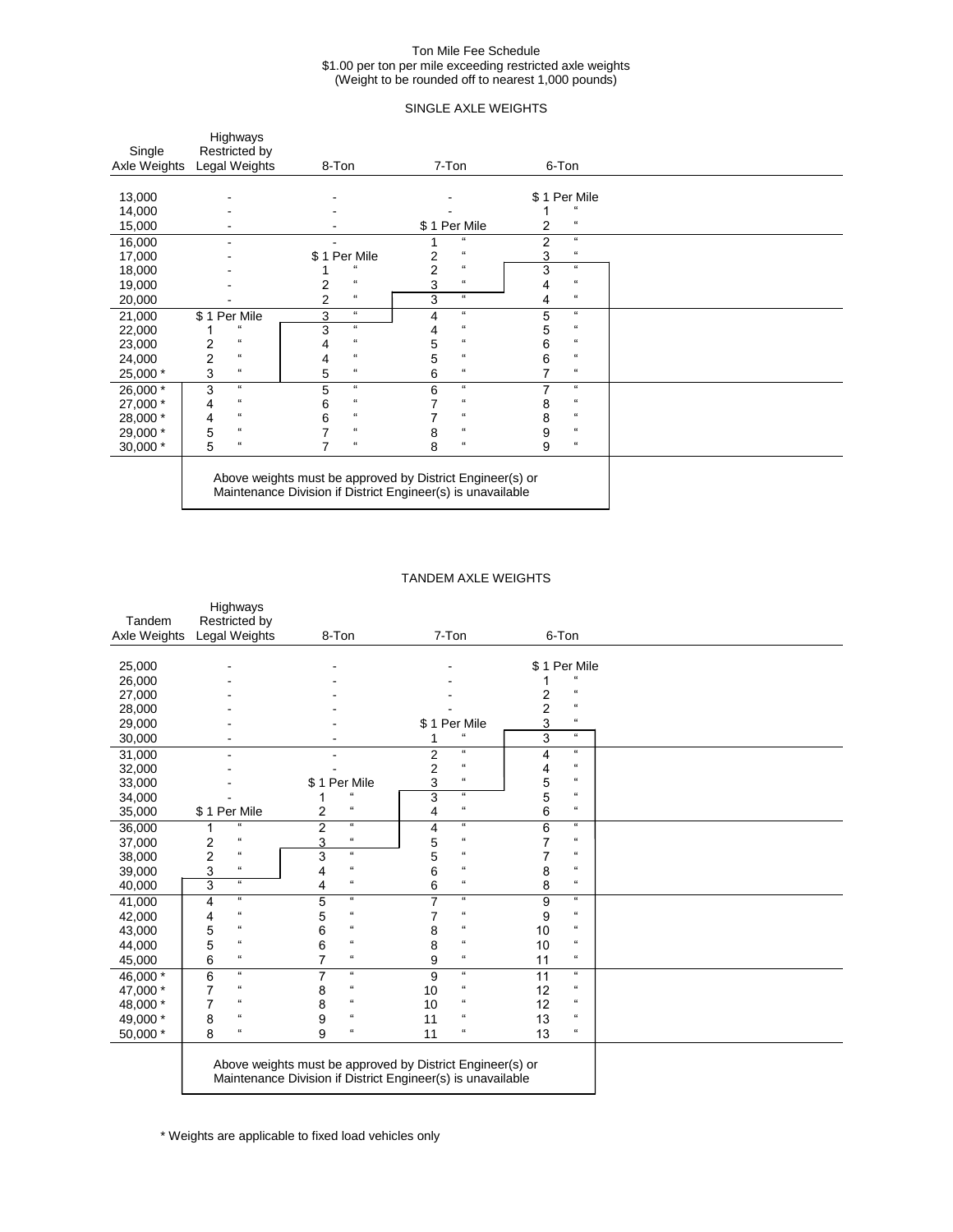#### Ton Mile Fee Schedule \$1.00 per ton per mile exceeding restricted axle weights (Weight to be rounded off to nearest 1,000 pounds)

## TRIPLE AXLE WEIGHTS

| Triple       | Highways                                        |                                  |                                                                                                                          |                                                |  |
|--------------|-------------------------------------------------|----------------------------------|--------------------------------------------------------------------------------------------------------------------------|------------------------------------------------|--|
| Axle Weights | Restricted by<br>Legal Weights                  | 8-Ton                            | 7-Ton                                                                                                                    | 6-Ton                                          |  |
| 31,000       |                                                 |                                  |                                                                                                                          | \$1 Per Mile                                   |  |
| 32,000       |                                                 |                                  |                                                                                                                          |                                                |  |
| 33,000       |                                                 |                                  |                                                                                                                          | $\mu$<br>2                                     |  |
| 34,000       |                                                 |                                  |                                                                                                                          | $\mathfrak{a}$<br>2                            |  |
| 35,000       |                                                 |                                  |                                                                                                                          | 3<br>$\mathfrak{c}\mathfrak{c}$                |  |
| 36,000       |                                                 |                                  |                                                                                                                          | 3<br>$\mathfrak{a}$                            |  |
| 37,000       |                                                 |                                  | \$1 Per Mile                                                                                                             | $\boldsymbol{\mathfrak{c}}$<br>4               |  |
| 38,000       |                                                 |                                  | $\mu$                                                                                                                    | $\mathfrak{c}\mathfrak{c}$<br>4                |  |
| 39,000       |                                                 |                                  | $\mathfrak{c}\mathfrak{c}$<br>2                                                                                          | $\mathfrak{c}\mathfrak{c}$<br>5                |  |
| 40,000       |                                                 |                                  | $\mathfrak{c}\mathfrak{c}$<br>2                                                                                          | $\epsilon\epsilon$<br>5                        |  |
| 41,000       |                                                 |                                  | $\boldsymbol{\mathfrak{u}}$<br>3                                                                                         | $\boldsymbol{\mathfrak{c}}$<br>6               |  |
| 42,000       |                                                 |                                  | $\pmb{\mathfrak{u}}$<br>3                                                                                                | $\epsilon\epsilon$<br>6                        |  |
| 43,000       |                                                 | \$1 Per Mile                     | $\mathfrak{c}\mathfrak{c}$<br>4                                                                                          | $\epsilon\epsilon$                             |  |
| 44,000       |                                                 | $\pmb{\mathfrak{u}}$             | $\mathfrak{c}\mathfrak{c}$<br>4                                                                                          | $\boldsymbol{\mathfrak{c}}$                    |  |
| 45,000       |                                                 | $\boldsymbol{\mathfrak{c}}$<br>2 | $\mathfrak{c}\mathfrak{c}$<br>5                                                                                          | $\boldsymbol{\mathfrak{c}}$<br>8               |  |
| 46,000       |                                                 | $\overline{2}$<br>$\mathfrak u$  | $\mathfrak{a}$<br>5                                                                                                      | $\boldsymbol{\mathfrak{a}}$<br>$\overline{8}$  |  |
| 47,000       |                                                 | $\pmb{\mathfrak{c}}$<br>3        | $\epsilon$<br>6                                                                                                          | $\boldsymbol{\mathfrak{c}}$<br>9               |  |
| 48,000       |                                                 | $\mathfrak{u}$<br>3              | $\mathfrak{c}\mathfrak{c}$<br>6                                                                                          | $\boldsymbol{\mathfrak{c}}$<br>9               |  |
| 49,000       | \$1 Per Mile                                    | $\pmb{\mathfrak{c}}$<br>4        | $\epsilon$<br>7                                                                                                          | $\boldsymbol{\mathfrak{c}}$<br>10              |  |
| 50,000       | $\epsilon$<br>1                                 | $\boldsymbol{\mathfrak{c}}$<br>4 | $\boldsymbol{\mathfrak{c}}$<br>7                                                                                         | $\boldsymbol{\mathfrak{c}}$<br>10              |  |
| 51,000       | $\mathfrak{a}$<br>2                             | $\mathfrak{u}$<br>5              | $\mathfrak{a}$<br>8                                                                                                      | $\boldsymbol{\mathfrak{a}}$<br>11              |  |
| 52,000       | $\overline{\mathbf{c}}$<br>$\pmb{\mathfrak{u}}$ | $\pmb{\mathfrak{u}}$<br>5        | $\mathfrak{c}\mathfrak{c}$<br>8                                                                                          | $\boldsymbol{\mathfrak{c}}$<br>11              |  |
| 53,000       | 3<br>$\pmb{\mathfrak{u}}$                       | $\mathfrak{c}\mathfrak{c}$<br>6  | $\mathfrak{c}\mathfrak{c}$<br>9                                                                                          | $\boldsymbol{\mathfrak{c}}$<br>12              |  |
| 54,000       | $\mathfrak{a}$<br>3                             | $\boldsymbol{\mathfrak{c}}$<br>6 | $\epsilon\epsilon$<br>9                                                                                                  | $\boldsymbol{\mathfrak{c}}$<br>12              |  |
| 55,000       | $\boldsymbol{\mathfrak{c}}$<br>4                | $\boldsymbol{\mathfrak{c}}$<br>7 | $\boldsymbol{\mathfrak{c}}$<br>10                                                                                        | $\boldsymbol{\mathfrak{c}}$<br>13              |  |
| 56,000       | $\mathfrak{a}$<br>4                             | $\mathfrak{a}$<br>7              | $\mathfrak{a}$<br>10                                                                                                     | $\boldsymbol{\mathfrak{a}}$<br>$\overline{13}$ |  |
| 57,000       | 5<br>$\mathfrak{c}\mathfrak{c}$                 | $\boldsymbol{\mathfrak{c}}$<br>8 | $\mathfrak{c}\mathfrak{c}$<br>11                                                                                         | $\epsilon$<br>14                               |  |
| 58,000       | 5<br>$\epsilon$                                 | $\mathfrak{c}\mathfrak{c}$<br>8  | $\mathfrak{c}\mathfrak{c}$<br>11                                                                                         | $\epsilon$<br>14                               |  |
| 59,000       | 6<br>$\epsilon$                                 | $\pmb{\mathfrak{u}}$<br>9        | $\epsilon$<br>12                                                                                                         | $\boldsymbol{\mathfrak{c}}$<br>15              |  |
| 60,000       | $\pmb{\mathfrak{u}}$<br>6                       | $\alpha$<br>9                    | $\pmb{\mathfrak{u}}$<br>12                                                                                               | $\mathfrak{c}\mathfrak{c}$<br>15               |  |
|              |                                                 |                                  | Above weights must be approved by District Engineer(s) or<br>Maintenance Division if District Engineer(s) is unavailable |                                                |  |

### QUADRUPLE AXLE WEIGHTS

| Quad         | Restricted by                        |                                                           |                                  |                                              |  |
|--------------|--------------------------------------|-----------------------------------------------------------|----------------------------------|----------------------------------------------|--|
| Axle Weights | Legal Weights                        | 8-Ton                                                     | 7-Ton                            | 6-Ton                                        |  |
| 41,000       |                                      |                                                           |                                  | \$1 Per Mile                                 |  |
| 42,000       |                                      |                                                           |                                  |                                              |  |
| 43,000       |                                      |                                                           |                                  | $\mathfrak{c}\mathfrak{c}$<br>2              |  |
| 44,000       |                                      |                                                           |                                  | $\epsilon\epsilon$<br>2                      |  |
| 45,000       |                                      |                                                           |                                  | 3<br>$\epsilon\epsilon$                      |  |
| 46,000       |                                      |                                                           |                                  | 3<br>$\epsilon\epsilon$                      |  |
| 47,000       |                                      |                                                           |                                  | $\mathfrak{c}\mathfrak{c}$<br>4              |  |
| 48,000       |                                      |                                                           |                                  | $\mathfrak{c}\mathfrak{c}$<br>4              |  |
| 49,000       |                                      |                                                           | \$1 Per Mile                     | $\boldsymbol{\mathfrak{u}}$<br>5             |  |
| 50,000       |                                      |                                                           | $\epsilon$                       | 5<br>$\mathfrak{c}\mathfrak{c}$              |  |
| 51,000       |                                      |                                                           | $\mathfrak{c}\mathfrak{c}$<br>2  | $\epsilon\epsilon$<br>6                      |  |
| 52,000       |                                      |                                                           | $\epsilon\epsilon$<br>2          | $\mathfrak{c}\mathfrak{c}$<br>6              |  |
| 53,000       |                                      |                                                           | 3<br>$\mathfrak{c}\mathfrak{c}$  | $\overline{7}$<br>$\mathfrak{c}\mathfrak{c}$ |  |
| 54,000       |                                      |                                                           | 3<br>$\boldsymbol{\mathfrak{c}}$ | $\mathfrak{c}\mathfrak{c}$<br>7              |  |
| 55,000       |                                      |                                                           | $\epsilon\epsilon$<br>4          | $\epsilon\epsilon$<br>8                      |  |
| 56,000       |                                      |                                                           | $\boldsymbol{\mathfrak{u}}$<br>4 | $\epsilon\epsilon$<br>8                      |  |
| 57,000       |                                      | \$1 Per Mile                                              | $\alpha$<br>5                    | $\epsilon\epsilon$<br>9                      |  |
| 58,000       |                                      |                                                           | 5<br>$\epsilon\epsilon$          | $\mathfrak{c}\mathfrak{c}$<br>9              |  |
| 59,000       |                                      | $\boldsymbol{\mathfrak{u}}$<br>2                          | $\epsilon\epsilon$<br>6          | $\epsilon\epsilon$<br>10                     |  |
| 60,000       |                                      | $\boldsymbol{\mathfrak{u}}$<br>$\overline{2}$             | $\mathfrak{c}\mathfrak{c}$<br>6  | $\mathfrak{c}\mathfrak{c}$<br>10             |  |
| 61,000       | \$1 Per Mile                         | $\mathfrak{a}$<br>3                                       | $\boldsymbol{\mathfrak{c}}$<br>7 | $\boldsymbol{\mathfrak{c}}$<br>11            |  |
| 62,000       | $\epsilon$                           | $\boldsymbol{\mu}$<br>3                                   | $\mathfrak{c}\mathfrak{c}$       | $\mathfrak{c}\mathfrak{c}$<br>11             |  |
| 63,000       | $\epsilon\epsilon$<br>2              | $\boldsymbol{\mathfrak{c}}$<br>4                          | $\epsilon\epsilon$<br>8          | $\epsilon\epsilon$<br>12                     |  |
| 64,000       | $\overline{c}$<br>$\epsilon\epsilon$ | $\mathfrak{c}\mathfrak{c}$<br>4                           | $\mathfrak{c}\mathfrak{c}$<br>8  | $\mathfrak{c}\mathfrak{c}$<br>12             |  |
| 65,000       | 3<br>$\boldsymbol{\mathfrak{c}}$     | $\epsilon\epsilon$<br>5                                   | $\boldsymbol{\mathfrak{c}}$<br>9 | $\boldsymbol{\mathfrak{c}}$<br>13            |  |
| 66,000       | 3<br>$\boldsymbol{\mathfrak{a}}$     | $\epsilon$<br>5                                           | $\mathfrak{a}$<br>9              | 13<br>$\epsilon\epsilon$                     |  |
| 67,000       | $\mathfrak{c}\mathfrak{c}$<br>4      | $\mathfrak{c}\mathfrak{c}$<br>6                           | $\epsilon\epsilon$<br>10         | $\mathfrak{c}\mathfrak{c}$<br>14             |  |
| 68,000       | $\boldsymbol{\mathfrak{c}}$<br>4     | $\boldsymbol{\mathfrak{u}}$<br>6                          | $\mathfrak{c}\mathfrak{c}$<br>10 | $\boldsymbol{\mathfrak{c}}$<br>14            |  |
|              |                                      | Above weights must be approved by District Engineer(s) or |                                  |                                              |  |

Maintenance Division if District Engineers(s) is unavailable

Highways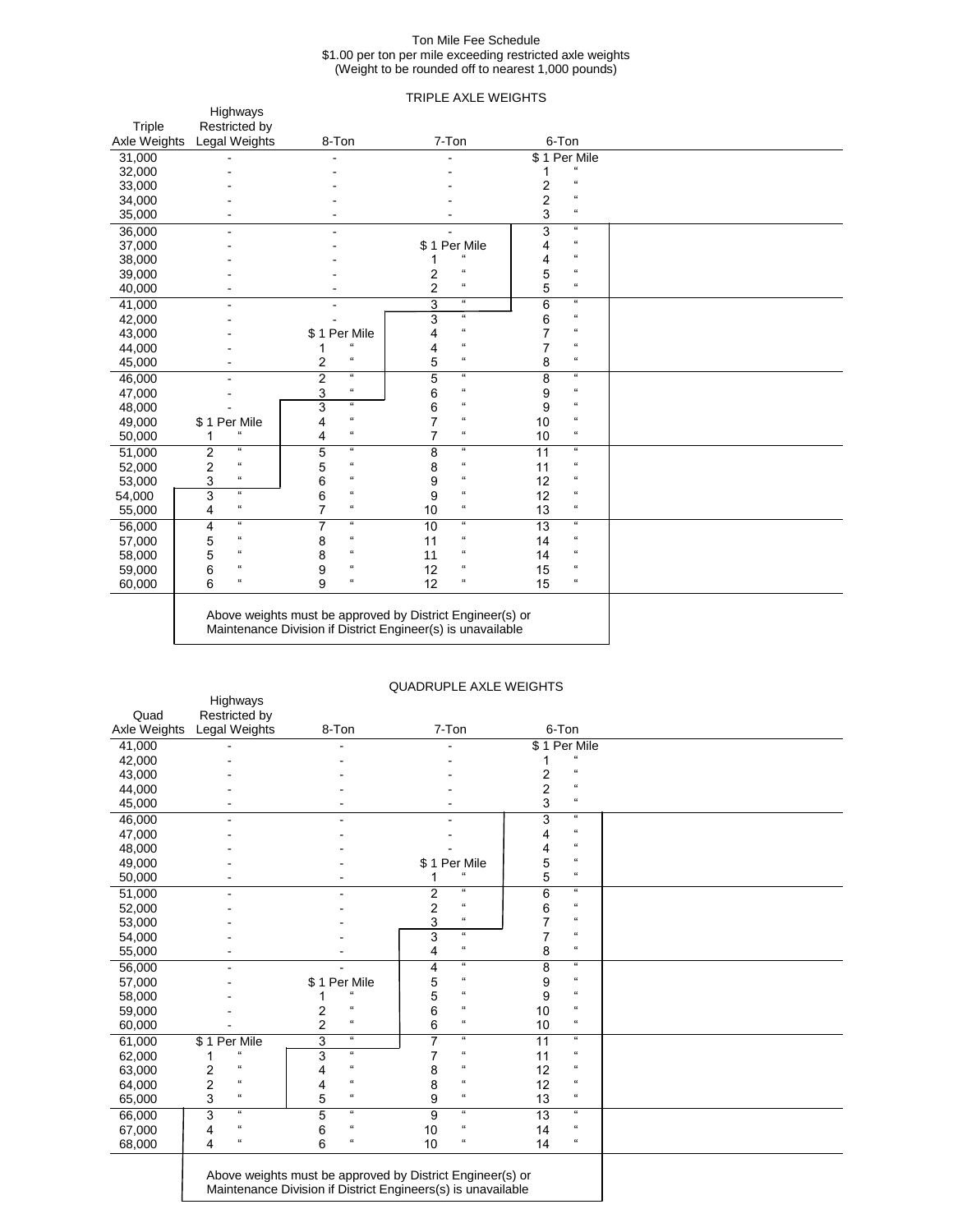#### Ton Mile Fee Schedule \$1.00 per ton per mile exceeding restricted axle weights

## 5 AXLE GROUPING WEIGHTS

| 5 Axle<br>Grouping | Highways<br>Restricted by        |                                               |                                                           |                                                |  |
|--------------------|----------------------------------|-----------------------------------------------|-----------------------------------------------------------|------------------------------------------------|--|
| Weights            | Legal Weights                    | 8-Ton                                         | 7-Ton                                                     | 6-Ton                                          |  |
|                    |                                  |                                               |                                                           |                                                |  |
| 51,000             |                                  |                                               |                                                           | \$1 Per Mile                                   |  |
| 52,000             |                                  |                                               |                                                           | $\mathfrak{c}$<br>1                            |  |
| 53,000             |                                  |                                               |                                                           | $\epsilon$<br>2<br>$\boldsymbol{\mathfrak{u}}$ |  |
| 54,000             |                                  |                                               |                                                           | 2                                              |  |
| 55,000             |                                  |                                               |                                                           | $\mathfrak{c}\mathfrak{c}$<br>3                |  |
| 56,000             | ä,                               | ä,                                            | L.                                                        | $\boldsymbol{\mathfrak{a}}$<br>3               |  |
| 57,000             |                                  |                                               |                                                           | $\mathfrak{c}\mathfrak{c}$<br>4                |  |
| 58,000             |                                  |                                               |                                                           | $\boldsymbol{\mathfrak{c}}$<br>4               |  |
| 59,000             |                                  |                                               |                                                           | $\pmb{\mathfrak{c}}$<br>5                      |  |
| 60,000             |                                  |                                               |                                                           | $\boldsymbol{\mathfrak{u}}$<br>5               |  |
| 61,000             | ÷.                               | $\blacksquare$                                | \$1 Per Mile                                              | $\overline{6}$<br>$\mathfrak{a}$               |  |
| 62,000             |                                  |                                               | $\mathfrak{a}$<br>1                                       | $\mathfrak{c}\mathfrak{c}$<br>6                |  |
| 63,000             |                                  |                                               | $\epsilon$<br>2                                           | $\boldsymbol{\mathfrak{c}}$<br>$\overline{7}$  |  |
| 64,000             |                                  |                                               | $\overline{c}$<br>$\boldsymbol{\mathfrak{c}}$             | $\overline{7}$<br>$\pmb{\mathfrak{u}}$         |  |
| 65,000             | $\blacksquare$                   | ٠                                             | $\boldsymbol{\mathfrak{c}}$<br>3                          | $\pmb{\mathfrak{c}}$<br>8                      |  |
| 66,000             | L,                               | ä,                                            | $\mathfrak{u}$<br>3                                       | $\mathfrak{u}$<br>$\overline{8}$               |  |
| 67,000             |                                  |                                               | $\boldsymbol{\mathfrak{c}}$<br>4                          | $\pmb{\mathfrak{c}}$<br>9                      |  |
| 68,000             |                                  |                                               | $\mathfrak{c}\mathfrak{c}$<br>4                           | $\boldsymbol{\mathfrak{c}}$<br>9               |  |
| 69,000             |                                  |                                               | $\mathfrak{c}\mathfrak{c}$<br>5                           | $\boldsymbol{\mathfrak{c}}$<br>10              |  |
| 70,000             |                                  |                                               | 5<br>$\boldsymbol{\mathfrak{c}}$                          | $\pmb{\mathfrak{c}}$<br>10                     |  |
| 71,000             | $\overline{a}$                   | \$1 Per Mile                                  | $\mathfrak{u}$<br>$\overline{6}$                          | $\mathfrak{a}$<br>$\overline{11}$              |  |
| 72,000             |                                  | $\mathfrak{c}\mathfrak{c}$<br>1               | $\mathfrak{c}\mathfrak{c}$<br>6                           | $\boldsymbol{\mathfrak{u}}$<br>11              |  |
| 73,000             |                                  | $\mathfrak{c}\mathfrak{c}$<br>2               | $\mathfrak{a}$<br>7                                       | $\mathfrak{c}\mathfrak{c}$<br>12               |  |
| 74,000             |                                  | $\boldsymbol{\mathfrak{c}}$<br>2              | $\mathfrak{c}\mathfrak{c}$<br>$\overline{7}$              | $\pmb{\mathfrak{u}}$<br>12                     |  |
| 75,000             |                                  | 3<br>$\boldsymbol{\mathfrak{c}}$              | $\boldsymbol{\mathfrak{c}}$<br>8                          | $\pmb{\mathfrak{u}}$<br>13                     |  |
| 76,000             | \$1 Per Mile                     | 3<br>$\boldsymbol{\mathfrak{a}}$              | $\boldsymbol{\mathfrak{c}}$<br>8                          | $\mathfrak{a}$<br>$\overline{13}$              |  |
| 77,000             | $\boldsymbol{\mathfrak{u}}$<br>1 | $\boldsymbol{\mathfrak{c}}$<br>4              | $\boldsymbol{\mathfrak{c}}$<br>9                          | $\pmb{\mathfrak{c}}$<br>14                     |  |
| 78,000             | $\mathfrak{c}\mathfrak{c}$<br>2  | $\mathfrak{c}\mathfrak{c}$<br>4               | $\mathfrak{c}\mathfrak{c}$<br>9                           | $\boldsymbol{\mathfrak{u}}$<br>14              |  |
| 79,000             | $\mathfrak{c}\mathfrak{c}$<br>2  | $\mathfrak{c}\mathfrak{c}$<br>5               | $\mathfrak{c}\mathfrak{c}$<br>10                          | $\boldsymbol{\mathfrak{c}}$<br>15              |  |
| 80,000             | $\boldsymbol{\mathfrak{u}}$<br>3 | $\boldsymbol{\mathfrak{c}}$<br>5              | $\boldsymbol{\mathfrak{u}}$<br>10                         | $\pmb{\mathfrak{c}}$<br>15                     |  |
| 81,000             | 3<br>$\boldsymbol{\mathfrak{a}}$ | $\overline{6}$<br>$\boldsymbol{\mathfrak{a}}$ | $\mathfrak{a}$<br>11                                      | $\boldsymbol{\mathfrak{u}}$<br>16              |  |
| 82,000             | $\boldsymbol{\mathfrak{c}}$<br>4 | $\epsilon\epsilon$<br>6                       | $\mathfrak{c}\mathfrak{c}$<br>11                          | $\pmb{\mathfrak{u}}$<br>16                     |  |
| 83,000             | $\boldsymbol{\mathfrak{u}}$<br>4 | $\mathfrak{c}\mathfrak{c}$<br>7               | $\mathfrak{c}\mathfrak{c}$<br>12                          | $\boldsymbol{\mathfrak{u}}$<br>17              |  |
| 84,000             | $\epsilon$<br>5                  | $\epsilon\epsilon$<br>7                       | $\mathfrak{c}\mathfrak{c}$<br>12                          | $\epsilon\epsilon$<br>17                       |  |
| 85,000             | 5<br>$\epsilon\epsilon$          | $\mathfrak{c}\mathfrak{c}$<br>8               | $\mathfrak{c}\mathfrak{c}$<br>13                          | $\boldsymbol{\mathfrak{c}}$<br>18              |  |
|                    |                                  |                                               | Above weights must be approved by District engineer(s) or |                                                |  |

Maintenance Division if District Engineer(s) is unavailable

## TO BE USED WHEN ONLY ONE AXLE IN A GROUPING IS OVER

| Weight   | Highways<br>Restricted by |                                 |                                                                                                                          |                                 |  |
|----------|---------------------------|---------------------------------|--------------------------------------------------------------------------------------------------------------------------|---------------------------------|--|
| Per Axle | Legal Weights             | 8-Ton                           | 7-Ton                                                                                                                    | 6-Ton                           |  |
|          |                           |                                 |                                                                                                                          |                                 |  |
| 11,000   |                           |                                 |                                                                                                                          | \$1 Per Mile                    |  |
| 12,000   |                           |                                 |                                                                                                                          |                                 |  |
| 13,000   |                           |                                 | Per Mile<br>\$1                                                                                                          | $\epsilon$                      |  |
| 14,000   |                           |                                 |                                                                                                                          | $\epsilon\epsilon$              |  |
| 15,000   |                           | \$1 Per Mile                    | $\epsilon$<br>2                                                                                                          | $\epsilon\epsilon$<br>3         |  |
| 16,000   |                           | $\epsilon$                      | $\mathfrak{c}\mathfrak{c}$<br>2                                                                                          | 3<br>$\epsilon\epsilon$         |  |
| 17,000   |                           | $\mathfrak{c}\mathfrak{c}$      | $^{16}$                                                                                                                  | $\epsilon\epsilon$<br>4         |  |
| 18,000   | Per Mile<br>\$1           | $\mathfrak{c}\mathfrak{c}$<br>っ | $\mathfrak{c}\mathfrak{c}$<br>3                                                                                          | $\epsilon$<br>4                 |  |
| 19,000   |                           | $\boldsymbol{\mu}$              | $\epsilon$                                                                                                               | 5<br>$\epsilon\epsilon$         |  |
| 20,000 * | $\alpha$<br>2             | $\epsilon\epsilon$<br>3         | $\epsilon$                                                                                                               | 5<br>$\mathfrak{c}\mathfrak{c}$ |  |
|          |                           |                                 | Above weights must be approved by District Engineer(s) or<br>Maintenance Division if District Engineer(s) is unavailable |                                 |  |

\* Weight applicable to fixed load vehicles only